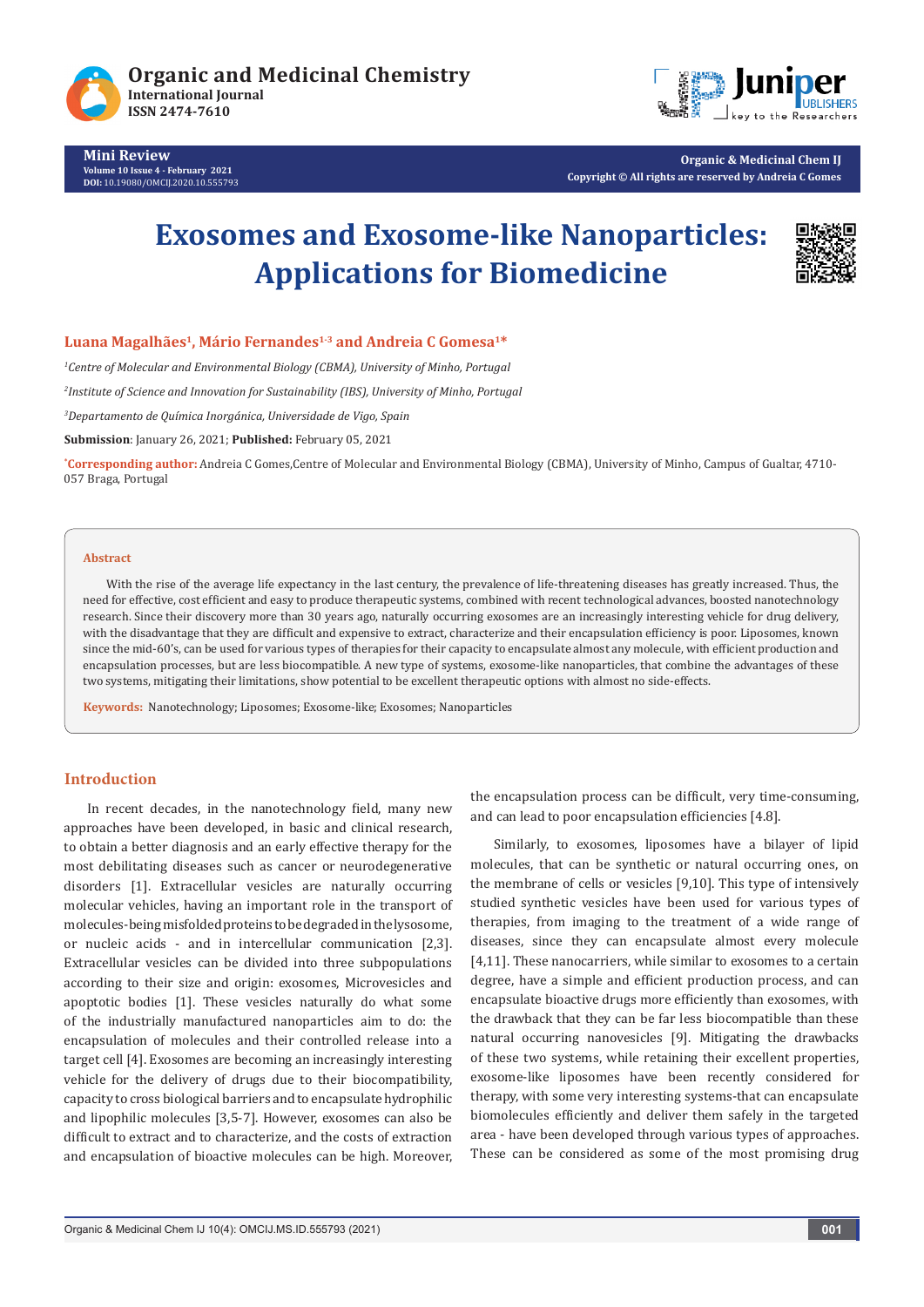delivery nanoparticles, and more research in the area may lead to a more efficient and safe delivery of biomolecules.

# **Advantages and drawbacks of exosomes in drug delivery**

Exosomes are the smallest in the extracellular vesicle class [12], with a diameter of 30 to 150 nm, which is why they are considered nanovesicles, are highly heterogeneous and with different molecular and charge compositions, depending on the type of producing cell [2], its structure is formed by a lipid bilayer with associated proteins on its membrane [13]. Exosomes can be produced by almost all human cells [14], wherein the mechanism is maintained for several classes of organisms. Exosomes can also be considered a waste disposal mechanism [1]. For drug delivery, exosomes have some advantages, one of which is to encapsulate lipids, proteins, DNA, mRNA, non-coding RNA or other bioactive substances [1,12], they can also circulate in biofluids and thus transport messages from one cell to another; when the exosome reaches the recipient cell, it can modify its behavior depending on the message received. Exosomes are an efficient platform for drug delivery, due to their biodistribution, biocompatibility and low immunogenicity. Moreover, they can also cross most biological barriers, allowing the delivery of biomolecules in all organs of the human body [12].

## **Advantages and drawbacks of liposomes in drug delivery**

Liposomes have a spherical structure with one or more phospholipid bilayer [9,10], which can be classified according to size (small, large, and giant); number of bilayer (unilamellar, oligolamellar and multilamellar) and charge (neutral; anionic and cationic) [10,11]. While liposomes' size can range from 50 to 200nm, they are more efficient when they have 100 to 140nm since they have a longer half-life in the blood stream. Moreover, these particles are not so easily detected by the immune system and are relatively more difficult to be recycled or eliminated from the body [10,15]. Liposomes can encapsulate antimicrobial drugs, nucleic acids, and antioxidants, within their bilayer or their aqueous area. This delivery is directed and controlled [16]. Since liposomes can be made by various types of naturally occurring or synthetic lipids, the toxicity of the system must be extensively studied, often limiting the use of these systems for various types of therapies [9,11].

# **Exosomes-like liposomes: fusing the advantages of liposomes with exosomes.**

Exosome-like nanoparticles often have a similar size to liposomes (60nm–150nm) [17,18], joining the advantages such as the ease of production, tuning of the formulation, and encapsulation efficiencies of liposomes with the biocompatibility, longer circulation time, stability, and ability to cross biological barriers better than exosomes. Moreover, the cytotoxicity of this

type of nanocarrier is often negligible since their composition is like naturally occurring exosomes. This type of nanoparticles can be obtained from various processes, such as the fusion of liposomes with exosomes [19], their extraction from plants [20,21], or serial extrusion of animal cells [17,22,23]. Exosomelike vesicles from plants are some of the most like exosomes, as they have a composition very similar to exosomes from human cells. More than that, their encapsulated molecules are like the ones found in animal exosomes, but differ in number, containing a lesser quantity of both nucleic acids and proteins than the animal ones [24], being non cytotoxic and being able to deliver biomolecules for the treatment of various diseases such as brain tumors [25].

## **Conclusion**

Exosome-like nanoparticles, while newly discovered, have already been the target of multiple studies, with some interesting results [1,2]. In fact, their biocompatibility is excellent, and they can effectively encapsulate a fair number of biomolecules, being an interesting therapeutic option on their own, when they are extracted from plants. Studies in animals prove that they can effectively bioaccumulate in the desired therapeutic area and attenuate some of the most debilitating diseases as brain tumors or cancer [2,11,15]. While liposomes and exosomes remain more commonly studied and used systems for therapy, the advantages of exosome-like nanoparticles cannot be ignored as they continue to rise in interest among the scientific community.

#### **Acknowledgement**

This work has been supported by the strategic program UID/BIA/04050/2020 funded by National funds through the Fundação para a Ciência e Tecnologia I.P. Mário Fernandes (SFRH/BD/147819/2019) holds a scholarship from Fundação para a Ciência e Tecnologia. We also acknowledge support from FCT within the FUN2CYT project with the grant POCI-01-0145- FEDER-030568.

#### **References**

- 1. [Lu M, Huang, Y \(2020\) Bioinspired exosome-like therapeutics and](https://pubmed.ncbi.nlm.nih.gov/32151860/)  [delivery nanoplatforms. Biomaterials 242: 119925.](https://pubmed.ncbi.nlm.nih.gov/32151860/)
- 2. [Arrighetti N, Claudia Corbo, Michael Evangelopoulos, Anna Pastò,](https://pubmed.ncbi.nlm.nih.gov/30182846/)  [Valentina Zuco, et al. \(2018\) Exosome-like Nanovectors for Drug](https://pubmed.ncbi.nlm.nih.gov/30182846/)  [Delivery in Cancer. Curr Med Chem 26: 6132-6148.](https://pubmed.ncbi.nlm.nih.gov/30182846/)
- 3. [Bang C, Thum T \(2012\) Exosomes: New players in cell-cell](https://pubmed.ncbi.nlm.nih.gov/22903023/)  [communication. Int J Biochem Cell Biol 44: 2060-2064.](https://pubmed.ncbi.nlm.nih.gov/22903023/)
- 4. [Fernandes M, Lopes I, Teixeira J, Botelho C, Gomes A C \(2019\) Exosome-](https://pubmed.ncbi.nlm.nih.gov/30706777/)[Like Nanoparticles: A New Type of Nanocarrier. Curr Med Chem 26:](https://pubmed.ncbi.nlm.nih.gov/30706777/)  [1-15.](https://pubmed.ncbi.nlm.nih.gov/30706777/)
- 5. Botulinum R I, Study R (2014) Effect of Surface Properties on Liposomal siRNA Delivery 4: 139-148.
- 6. [Cheng C, Peng S, Li Z, Zou L, Liu W \(2017\) Improved bioavailability of](https://pubs.rsc.org/en/content/articlelanding/2017/ra/c7ra02861j)  [curcumin in liposomes prepared using a pH-driven, organic solvent](https://pubs.rsc.org/en/content/articlelanding/2017/ra/c7ra02861j)[free, easily scalable process. RCV Adv 25978-25986.](https://pubs.rsc.org/en/content/articlelanding/2017/ra/c7ra02861j)